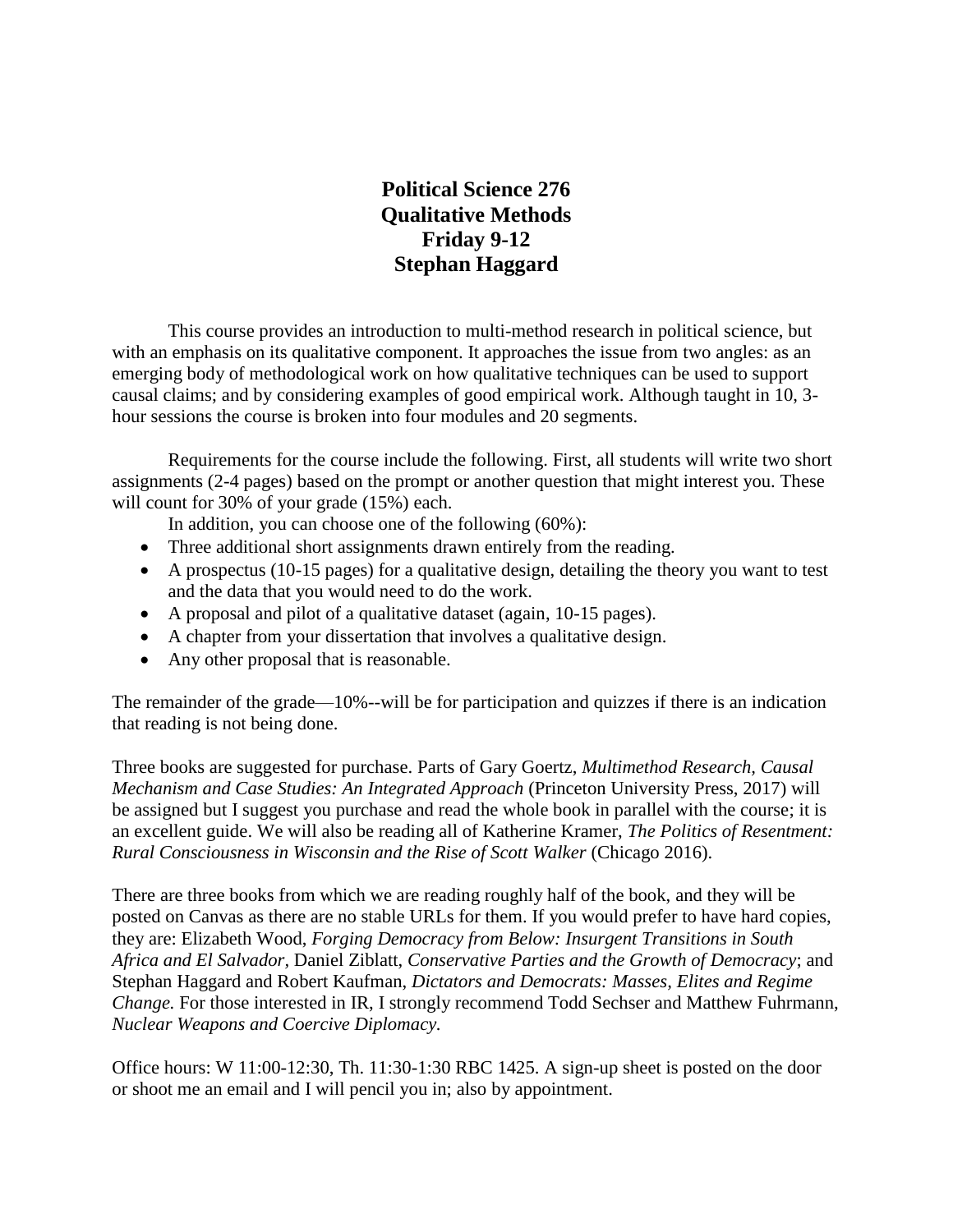# **September 27. Introduction: The Lay of the Land (Week 1)**

### **Session 1. The Core Debates**

"Causal inference" is increasingly associated with a particular research design: the randomized controlled trial and the identification of average treatment effects within populations. Alternative approaches, for example using observational data, are effectively ranked by the extent to which they approach this ideal. The premise of this class is that this assertion is fundamentally normative, that experimental designs yield results that are also ultimately correlational, and that those findings—no less than case studies—are vulnerable to serious problems of external validity. We also have an interest in singular causation ("why did Y happen?") as well as findings related to populations ("what is the average treatment effect of  $X$  on  $Y$ ?"). There are a variety of alternative ways of thinking about causation. The first session outlines the evolution of the field and some of this basic terrain.

Nancy Cartwright, "How to Learn about Causation in the Single Case," Durham University CHESS Working Paper 2017-04 (December 2017) [here.](https://www.dur.ac.uk/resources/chess/CHESSK4UWP_2017_04_Cartwright.pdf)

James Mahoney, "A Tale of Two Cultures: Contrasting Quantitative and Qualitative Research," *Political Analysis* 14 (2006): 227-249 [here.](https://www.cambridge.org/core/journals/political-analysis/article/div-classtitlea-tale-of-two-cultures-contrasting-quantitative-and-qualitative-researchdiv/74CDE90B427798F4986F0B5039D48C67)

### *Recommended*

Gary King, Robert Keohane, and Sidney Verba. *Designing Social Inquiry: Scientific Inference in Qualitative Research* aka KKV (Princeton: Princeton University Press, 1994).

Stephen Van Evera, *Guide to Methods for Students of Political Science* (Cornell University Press, 1997), a quirky guide by a prominent IR theorist that is still relevant.

Henry Brady and David Collier, *Rethinking Social Inquiry: Diverse Tools, Shared Standards*, 2nd edition. Lanham: Littleman and Rowfield, 2010. First published in 2004, this was the opening salvo against KKV.

John Gerring, *Social Science Methodology: A Unified Framework*. (Cambridge University Press, 2012), Ch. 12, "Varying Approaches to Causal Inference," pp. 327-358.

Goertz, Gary, and James Mahoney, *A Tale of Two Cultures: Qualitative and Quantitative Research in the Social Sciences* (Princeton University Press, 2012).

### **Session 2. Concept Formation, Measurement Validity and "Mere" Description**

The emphasis on causal inference has shifted attention away from concept formation, measurement validity and "mere" description. But concepts are at the core of both qualitative and quantitative analysis and inferences will be flawed unless concepts are coherent and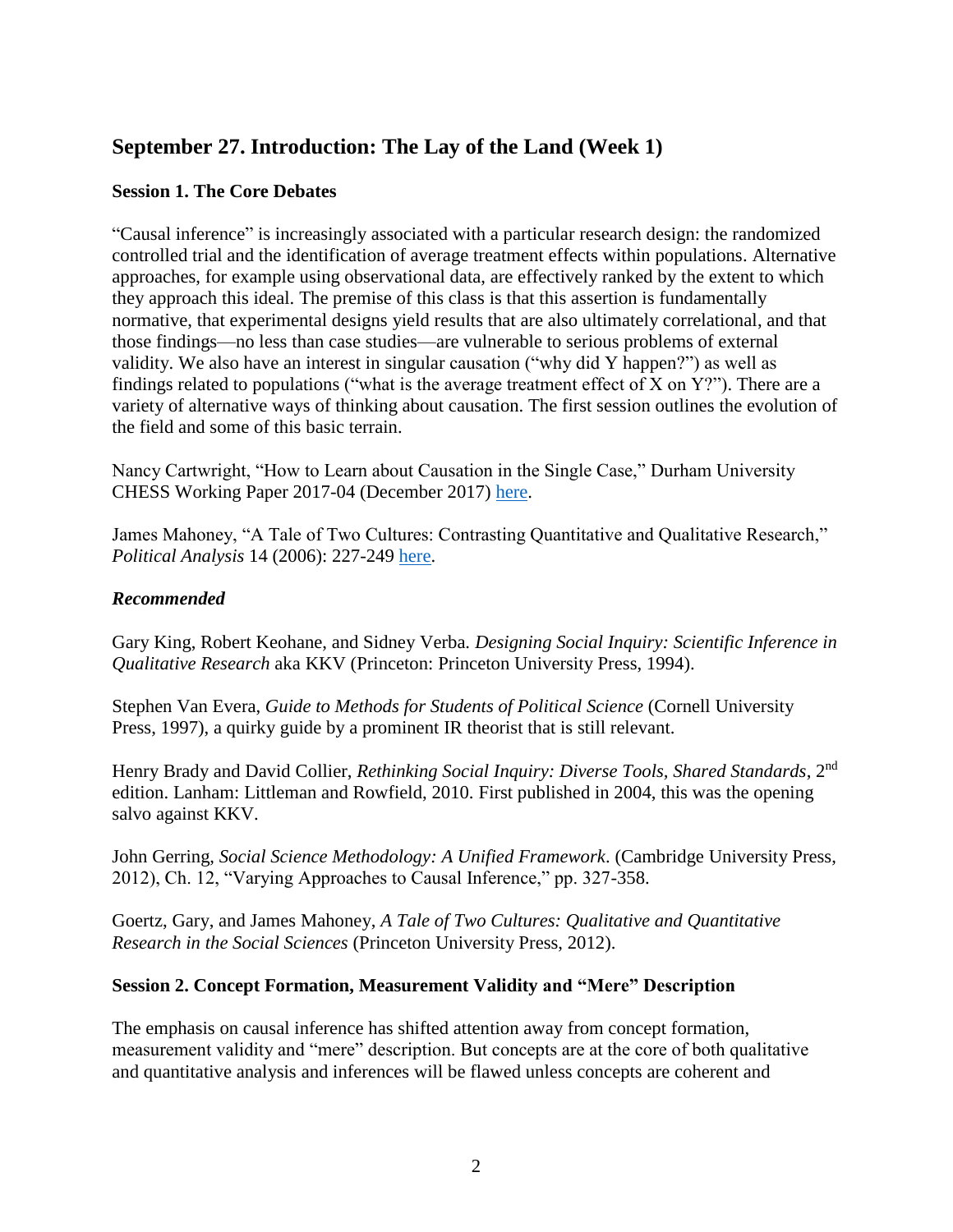measured properly. In addition to a general treatment, we look at two exercises in concept formation, one of potential DVs, the other of a chosen IV.

Robert Adcock and David Collier, "Measurement Validity: A Shared Standard for Qualitative and Quantitative Research," *American Political Science Review* 95, 3 (Septmeber 2001): 529- 546 [here.](https://www.jstor.org/stable/3118231?seq=1#page_scan_tab_contents)

Susan Stokes, Thad Dunning, Marcelo Nazareno and Valeria Brusco, *Brokers, Voters and Clientelism: The Puzzle of Distributive Politics* (Cambridge Univeristy Press, 2013), pp. 3-22 [here.](https://www.cambridge.org/core/books/brokers-voters-and-clientelism/2346382B38862E36C09042C779EA1510)

Jessica Weeks, *Dictators at War and Peace* (Cornell University Press, 2014), Ch. 1 (14-36) and Ch. 2 (37-41 only) [here.](http://www.jstor.org/stable/10.7591/j.ctt1287f18)

## *Recommended*

David Collier and John Gerring, eds. *Concepts and Method in Social Science* (Routledge 2009), an extended treatment of Sartori's contribution including original essays.

Gary Goertz, *Social Science Concepts: A User's Guide* (Princeton 2006).

John Gerring, "Mere Description," *British Journal of Political Science* 42 (2012): 721-46.

Sean Yom. "From Methodology to Practice: Inductive Iteration in Comparative Research." *Comparative Political Studies*, 28:5 (2015), 616-644.

Marcus Kreuzer, "The Structure of Description: Evaluating Descriptive Inferences and Conceptualizations," *Perspectives on Politics* 17, 1 (March 2019) [here.](https://www.cambridge.org/core/services/aop-cambridge-core/content/view/752F5FD7EBA8B84537A1BAB10CBF8745/S1537592718001068a.pdf/structure_of_description_evaluating_descriptive_inferences_and_conceptualizations.pdf)

*Assignment.* Outline the logic of the typologies developed by Weeks or Stokes. On what dimensions does the concept in question vary? Does the typology incorporate causal assumptions?

## **October 4. More Basics: Bayesian Approaches and Within-Case Causal Inference (Week 2)**

## **Session 1. Bayesian Approaches: The Inevitability of Iteration**

Qualitative researchers frequently talk about iteration: the inevitability of moving back and forth between theory and data. This process of iteration has recently been formalized by the adoption of Bayesian approaches to qualitative research.

Tasha Fairfield and Andrew Charman, "A Dialogue with the Data: The Bayesian Foundations of Iterative Research in Qualitative Social Science," *Perspectives on Politics* 17, 1 (2019) [here.](https://www.cambridge.org/core/journals/perspectives-on-politics/article/dialogue-with-the-data-the-bayesian-foundations-of-iterative-research-in-qualitative-social-science/A7E25B8CF6D40E1F0C373695D023E829)

### *Recommended*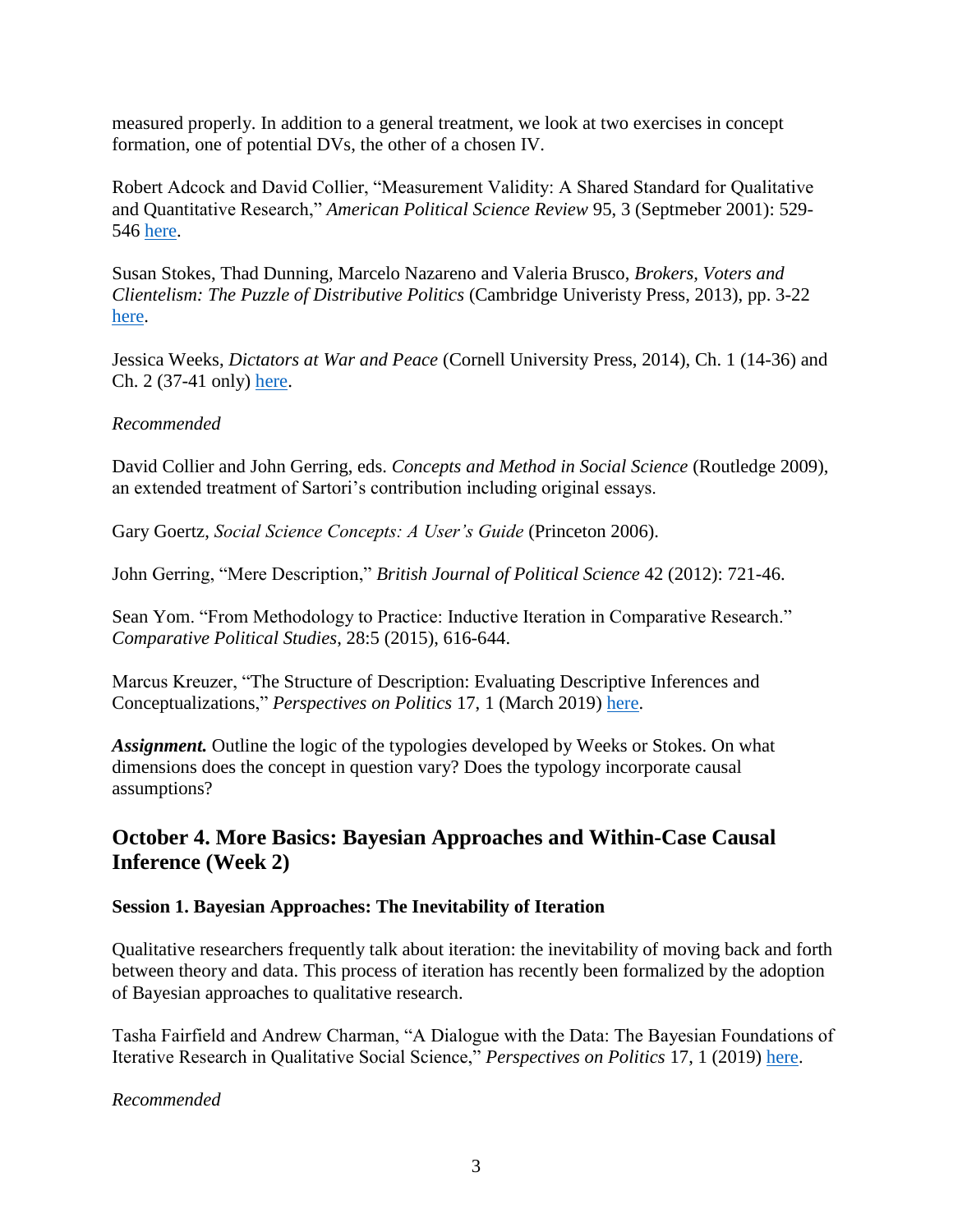For a formal treatment of the Bayesian logic, see Macartan Humphreys and Alan Jacobs, "Mixing Methods: A Bayesian Approach," *APSR* 109, 4 (November 2015)*.* 

Tasha Fairfield and Andrew Charman, "Explicit Bayesian Analysis for Process Tracing: Guidelines, Opportunities, and Caveats," *Political Analysis* (2017).

# *Module I: Process Tracing, Within-Case Causal Inference and Case Selection\*

## **Session 2. The Mechanism Approach to Causation and Within-Case Causal Inference**

Goertz argues that within-case causal inference is the main function of cases in the social sciences. We start by considering the basics of the process-tracing or causal process observations approach, which rests on a "mechanisms" conception of cause, and the rapid growth of mechanisms approaches in the program evaluation literature. I will also talk about the role of counterfactual analysis and narrative.

Derek Beach and Rasmus Brun Pedersen, *Process-Tracing Methods: Foundations and Guidelines* (University of Michigan Press, 2013), Chs. 2, 3 and 5 [here.](https://ebookcentral.proquest.com/lib/ucsd/detail.action?docID=3415124)

Brad Astbury and Frans L. Leeuw, "Unpacking Black Boxes: Mechanisms and Theory Building in Evaluation," *American Journal of Evaluation* 3, 3: 363-381 [here.](https://journals.sagepub.com/doi/pdf/10.1177/1098214010371972)

### *Recommended*

David Collier, "Understanding Process Tracing," *PS: Political Science and Politics* 44,4 (2011): 823-30 and the related exercises [here.](http://polisci.berkeley.edu/sites/default/files/people/u3827/Teaching%20Process%20Tracing.pdf)

James Mahoney, "The Logic of Process Tracing in the Social Sciences," *Sociological Methods and Research* 41, 4 (2012) 570-597.

Jack Levy, "Counterfactuals and Case Studies" in Box-Steffenmeister, Brady and Collier, eds. *The Oxford Handbook of Political Methodology* (2008).

Andrew Bennett and Jeffrey Checkel eds. *Process Tracing: From Metaphor to Analytic Tool*. Cambridge, 2015. Has a number of examples of process-tracing in action.

Derek Beach and Rasmus Brun Pedersen. *Causal Case Studies: Foundations and Guidelines for Comparing, Matching, and Tracing* (University of Michigan Press, 2016).

Beach, Derek and Rasmus Brun Pedersen. *Process-tracing methods* (University of Michigan Press, 2019).

## **October 11. Case Selection**

**Sessions 1 and 2. The Logic of Case Selection in Multimethod Designs**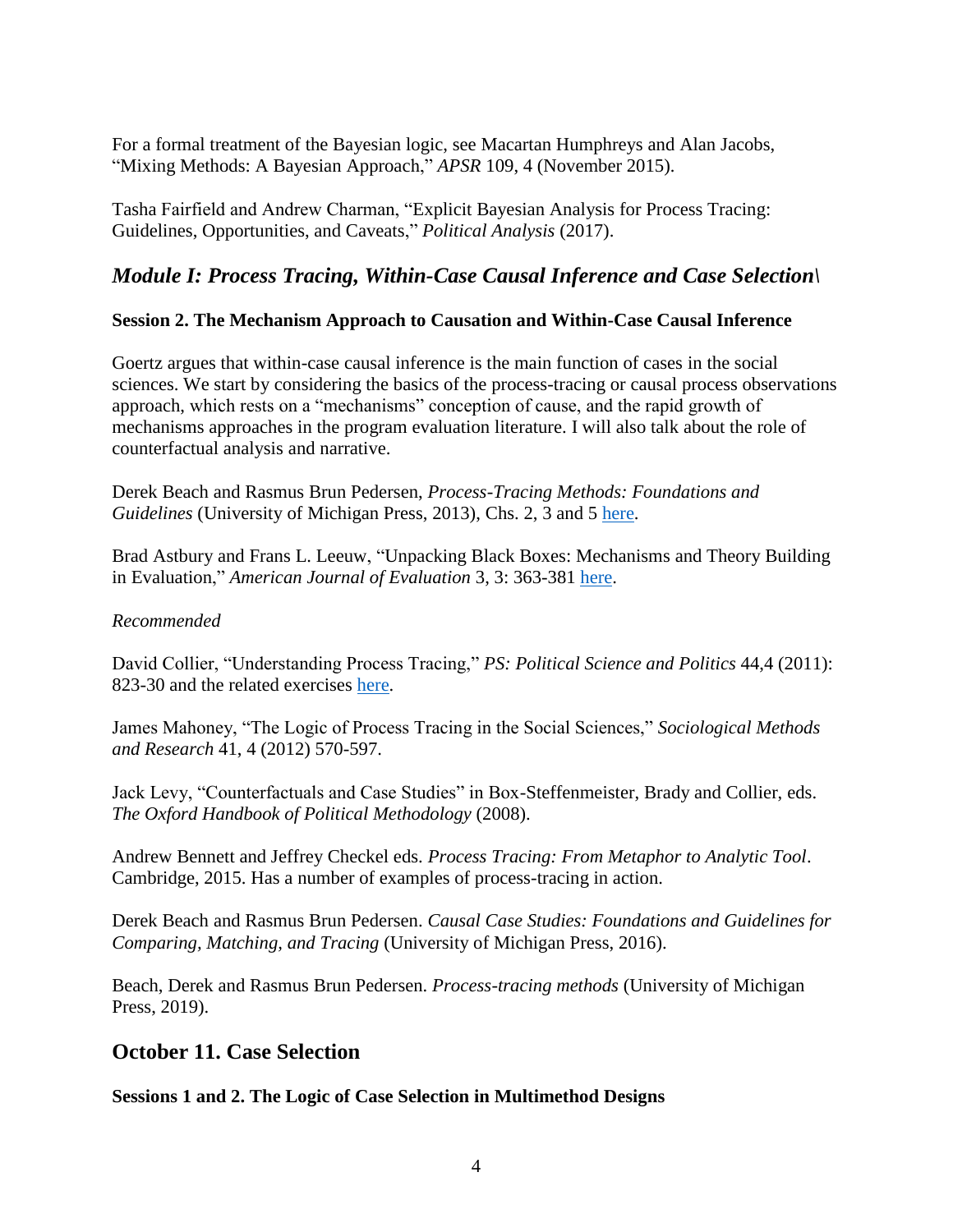Much of the remainder of the course will work through methods and examples of conducting within-case or cross-case qualitative analysis. However, for most students at UCSD these will be paired with quantitative analysis in a multi-method design. We therefore need to match a discussion of within case causal inference and comparative analysis (taken up in more detail below) with an understanding of how to select cases from various quantitative designs, whether experimental or observational.

Gary Goertz, *Multimethod Research, Causal Mechanism and Case Studies: An Integrated Approach* (Princeton University Press, 2017), Ch. 3.

Jason Seawright, *Multi-Method Social Science: Combining Qualitative and Qualitative Tools* (Cambridge University Press, 2016), entire [here.](https://www.cambridge.org/core/books/multimethod-social-science/286C2742878FBCC6225E2F10D6095A0C)

### *Recommended*

Evan Lieberman, "Nested Analysis as a Mixed-Method Strategy for Comparative Research." American Political Science Review 99, 3 (August 2005) [here.](https://www.cambridge.org/core/journals/american-political-science-review/article/nested-analysis-as-a-mixed-method-strategy-for-comparative-research/D4FF59D175D761C20BD6CE440AFD700B)

Two standard treatments that bear reading are Alexander George and Andrew Bennett, *Case Studies and Theory Development in the Social Sciences* (MIT Press, 2004) and John Gerring, *Case Study Research: Principles and Practices* (Cambridge, 2<sup>nd</sup> edition 2017).

Nicholas Weller and Jeb Barnes, *Finding Pathways: Mixed-Methods Research for Studying Causal Mechanisms* (Cambridge University Press, 2014).

Colin Elman, John Gerring and James Mahoney, *Case Study Research: Putting the Quant into the Qual.* Special issue of Sociological Methods and Research 45,3 (August 2016) discusses case analysis in the context of a variety of different statistical techniques, including matching. [Here.](http://journals.sagepub.com/toc/smra/45/3)

*Assignment (strongly recommended).* On p. 83, Seawright outlines the menu of choices for selecting cases. Pick one and discuss its logic and drawbacks, taking issue with Seawright if you think it appropriate.

# **October 18. Within-Case Causal Inference: Examples (Week 3)**

The standard use for process tracing is to test whether cases plausibly support causal mechanisms stipulated in theories and demonstrated through panel or cross-sectional quantitative designs. However, probabilistic models often assume linear or "linear like" causal relationships or relatively simple interactions. Qualitative designs may have inherent advantages for testing complex, multi-stage causal theories; as a result, they open the possibility of thinking about such theories in the first place.

### **Session 1. Using Process Tracing to Test for Causal Mechanisms**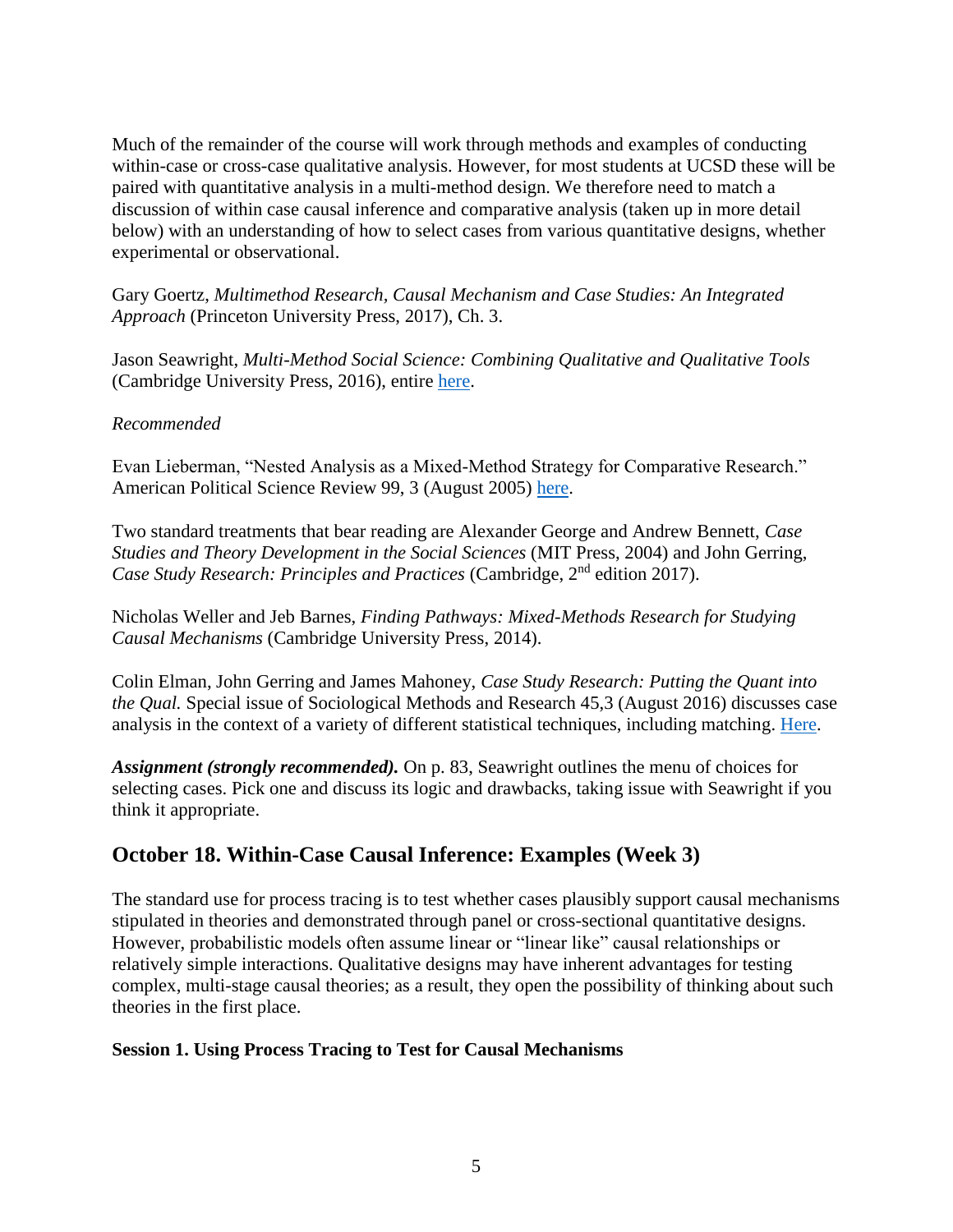Kenneth Schulz, *Democracy and Coercive Diplomacy* (Cambridge University Press, 2001), Chs. 5-7 [here.](https://www.cambridge.org/core/books/democracy-and-coercive-diplomacy/87C76B721996668F3AEDC7B299121931)

## **Session 2. Testing Complex Process-Oriented Theories**

Elizabeth Wood, *Forging Democracy from Below: Insurgent Transitions in South Africa and El Salvador* (Cambridge 2003), Chapters 1-4 and 8. On Canvas.

Assignment. In two-three pages, diagram and discuss the causal argument that Wood or Schulz proposes and how it is tested. For Schulz it means outlining the logic of moving from quantitative analysis to case selection: consider the Fashoda case in Chapter Five and *one* of the cases in Chapter Six. For Wood, this involves considering the arc of the four chapters on a single case.

# **October 25. Game Theory, Behavioral Approaches and Qualitative Design (Week 4)**

For some time, there has been an extended discussion among methodologists in political science about how to test formal models. This effort has largely gelled around a project called Empirical Implications of Theoretical Models or EITM (website is [here;](http://www.eitminstitute.org/) Granato provides an introduction and Goertz Ch. 6 offers a critique). But it is a well-known secret that many game theorists test their work through qualitative designs, and there have been efforts to systematize the approach (for example, in the "analytic narratives" project). These efforts typically attempt to show that some case demonstrates or even validates the theory through within-case causal inference. What are the nature of these tests and what evidence is required for them, in particular about mental states such as preferences and beliefs? In addition, we need to take into account the additional complications raised by the emergence of the behavioral revolution, particularly in international relations, which has introduced a variety of individual level characteristics that are theoretically salient, such as time and risk preferences, beliefs about fairness and emotion.

## **Session 1. Game Theory and Qualitative Designs I: Basic Logic and Rationalist Examples**

Peter Lorentzen, Taylor Fravel and Jack Paine, "Qualitative Investigation of Theoretical Models: The Value of Process Tracing," *Journal of Theoretical Politics*, 29, 3 (2017): 467-491 [here.](http://journals.sagepub.com/doi/abs/10.1177/0951629816664420)

Monica Nalepa, "Capture Commitments: An Analytic Narrative of Transitions with Transitional Justice. *World Politics* 62:341–80 [here.](https://www.monikanalepa.com/uploads/6/6/3/1/66318923/2_captured_committments.pdf)

Muhammet Bas and Andrew Coe, "A Dynamnic Theory of Nuclear Proliferation and Preventive War," International Organization 70 (Fall 2016) [here.](https://www.cambridge.org/core/services/aop-cambridge-core/content/view/2BE5C2F5AB7D559C8A0F4D881DE22F41/S0020818316000230a.pdf/dynamic_theory_of_nuclear_proliferation_and_preventive_war.pdf) Note that this piece does double-duty, as it is also an outstanding example of large-N qualitative analysis (LNQA).

*Recommended*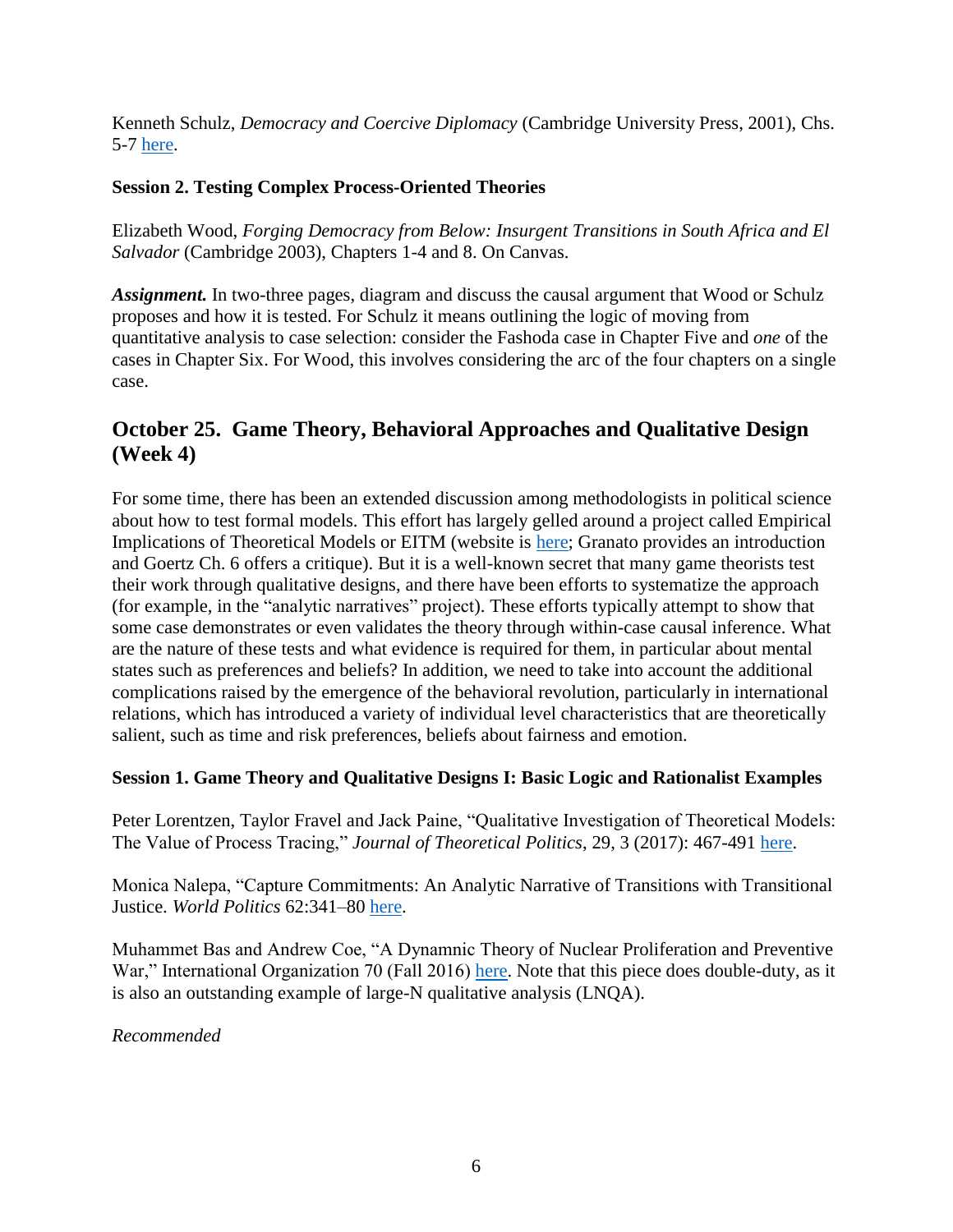For an introduction to the belief-desire model of action and the role of mental states in it, see Jan Elster, *Explaining Social Behavior: More Nuts and Bolts for the Social Sciences* (Cambridge 2015).

Gary Goertz, *Multimethod Research, Causal Mechanism and Case Studies: An Integrated Approach* (Princeton University Press, 2017), Ch. 6.

Jim Granato, Melody Lo and M.G Sunny Wong. "A Framework for Unifying Formal and Empirical Analysis. *American Journal of Political Science* 54:783–97.

Robert Bates, Avner Greif, Margaret Levi, Jean-Laurent Rosenthal and Barry Weingast, *Analytic Narratives* (Princeton University Press, 1998).

For some IR examples of formal theory and cases, see Leslie Johns, "A Servant of Two Masters: Communication and the Selection of International Bureaucrats," *International Organization* 61 (Spring 2007): 245–275 [here;](https://www.jstor.org/stable/4498145?seq=1#page_scan_tab_contents) Branislav Slantchev, *Military Threats: The Cost of Coercion and the Price of Peace* (Cambridge 2011), Ch. 6 on the Korean War.

### **Session 2. Behavioral Approaches**

Emilie Hafner-Burton, Stephan Haggard, David A. Lake and David Victor, "The Behavioral Revolution and International Relations," *International Organization* 71 (Supp. 2017), pp. S1– S31 [here.](https://www.cambridge.org/core/journals/international-organization/article/behavioral-revolution-and-international-relations/C00E297DF5801C7A09F5334ABE40E54D)

Rathbun, B., Kertzer, J., & Paradis, M. (2017). Homo Diplomaticus: Mixed-Method Evidence of Variation in Strategic Rationality. *International Organization, 71*(S1), S33-S60 [here.](https://www.cambridge.org/core/journals/international-organization/article/homo-diplomaticus-mixedmethod-evidence-of-variation-in-strategic-rationality/4EA12054545573C8B142964D3A2D492C)

### *Recommended*.

Todd H. Hall, "On Provocation: Outrage, International Relations, and the Franco–Prussian War," *Security Studies*, 26:1 (2017): 1-29 [here.](https://www.tandfonline.com/doi/full/10.1080/09636412.2017.1243897)

*Assignment.* Pick one of the empirical pieces and describe how the theory is mapped onto to the narrative and qualitative material. What are the parameters of the model that are being tested? What is the nature of the evidence that is—or can—be provided about the mental states of the actors (beliefs, preferences, emotions)?

# *Module II: Comparative Analysis*

# **November 1. Comparative Historical Analysis (Week 5)**

The traditions of comparative historical analysis and historical institutionalism trace their methodological roots to Mill's *System of Logic*: the methods of agreement, difference [counterintuitively known as the most similar systems design] and the combined method of agreement and difference. The logical underpinnings of Mill's method open on to conceptions of cause related to necessary, sufficient, necessary and sufficient and the INUS and SUIN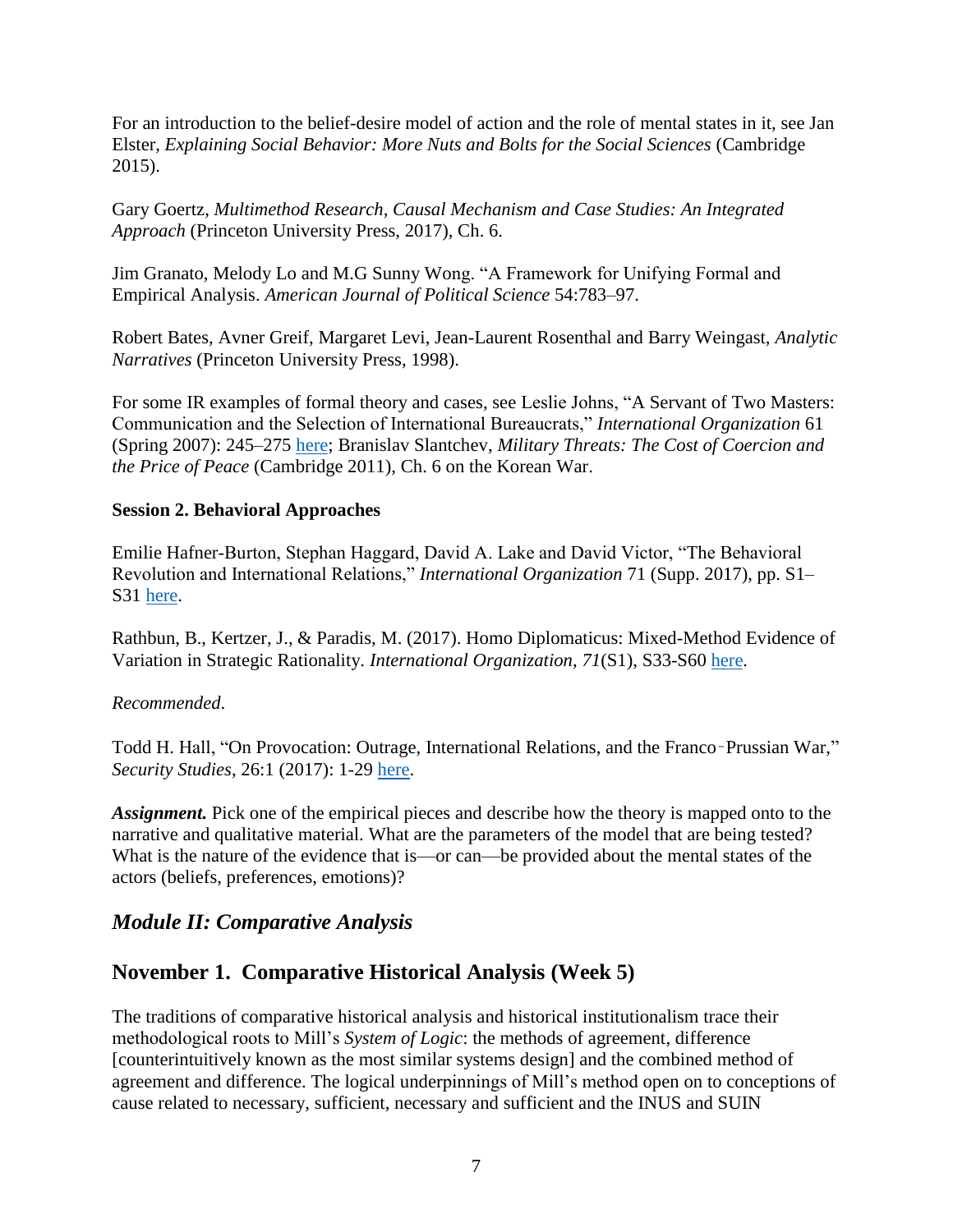conditions. But comparative historical analysis and historical institutionalism has also raised a variety of other questions, including critical junctures, path dependence and sequencing.

### **Session 1. The Basics**

Kathleen Thelen, "Historical Institutionalism in Comparative Politics," *Annual Review of Political Science* 2 (1999), 369-404 [here.](https://www.annualreviews.org/doi/full/10.1146/annurev.polisci.2.1.369)

日

Jim Mahoney, "The Logic of Historical Explanation in the Social Sciences," *Comparative Political Studies* 42, 1 (2009): 114-146 [here.](http://journals.sagepub.com/doi/pdf/10.1177/0010414008325433)

### *Recommended.*

Paul Pierson and Theda Skocpol, "Historical Institutionalism in Contemporary Political Science," in Ira Katznelson and Helen V. Milner, eds., *Political Science: The State of the Discipline* (New York: Norton, 2002), 693-721.

James Mahoney and Dietrich Rueschmeyer, eds. *Comparative Historical Analysis in the Social Sciences* (Cambridge 2003) and James Mahoney and Kathleen Thelen, eds. *Advances in Comparative-Historical Analysis* (Cambridge 2015) pull together both examples of such work in particular areas and theoretical pieces. Not covered here is the interesting discussion of institutional change opened up by Kathy Thelen in *How Institutions Evolve: The Political Economy of Skills in Germany, Britain the United States and Japan* (Cambridge 2004) and the concepts of "drift" and "conversion" outlined in Jacob Hacker, Paul Pierson and Kathleen Thelen, "Drift and Conversion: Hidden Faces of Institutional Change" in Mahoney and Thelen 2015.

Sidney Tarrow, "The Strategy of the Paired Comparison: Toward a Theory of Practice," *Comparative Political Studies* 43, 2 (2010) [here.](http://journals.sagepub.com/doi/pdf/10.1177/0010414009350044) This piece is strongly recommended; reviews a number of highly successful examples.

Daniel Slater and Daniel Ziblatt, "The Enduring Indispensability of the Controlled Comparison." *Comparative Political Studies* 46:10 (2013): 1301-1327.

Orfeo Fioretos, Tulia G. Falleti, and Adam Sheingate, "Historical Institutionalism in Political Science," in Fioretos, Falleti, and Sheingate, eds., *The Oxford Handbook of Historical Institutionalism* (Oxford: Oxford University Press, 2016).

Colin Elman, "Explanatory Typologies in Qualitative Studies of International Politics," *International Organization* 59 (Spring 2005): 293-326 [here.](https://www.cambridge.org/core/journals/international-organization/article/div-classtitleexplanatory-typologies-in-qualitative-studies-of-international-politicsdiv/F5261FE4447AD190EBD8410E06FF3459)

## **Session 2. Critical Junctures and Path Dependence**

Giovanni Capoccia and Daniel Keleman, "The Study of Critical Junctures: Theory, Narrative, and Counterfactuals in Historical Institutionalism," *World Politics* 59 (2007): 341-369 [here.](https://www.cambridge.org/core/services/aop-cambridge-core/content/view/BAAE0860F1F641357C29C9AC72A54758/S0043887100020852a.pdf/study_of_critical_junctures_theory_narrative_and_counterfactuals_in_historical_institutionalism.pdf)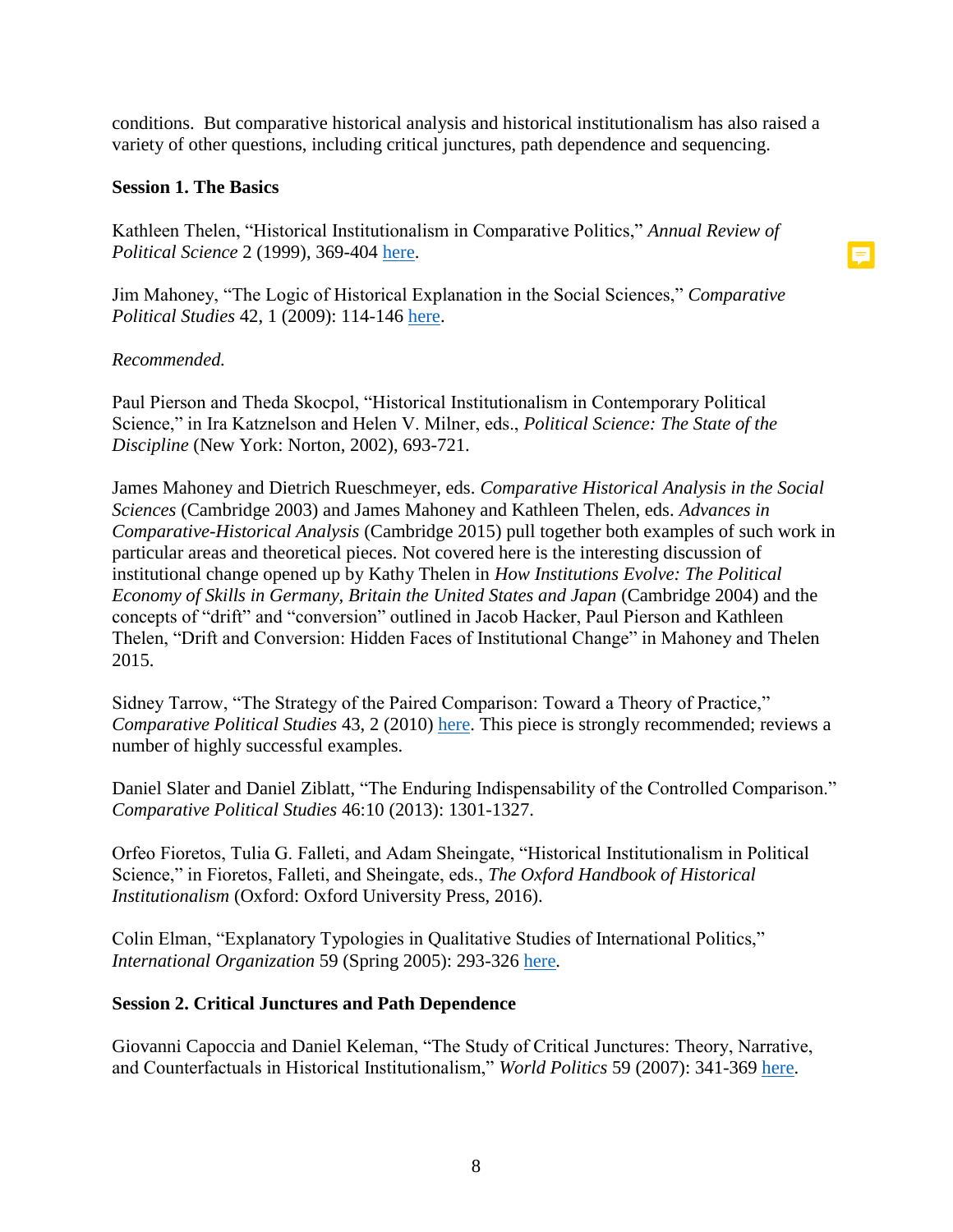Leonard Arriola, *Multiethnic Coalitions in Africa: Business Financing of Opposition Election Campaigns* (Cambridge 2013), Chapters 2-4 [here.](https://www.cambridge.org/core/books/multiethnic-coalitions-in-africa/8AEE4AC915F7D8A3EF4B9C992CFC9FBF)

Kellee Tsai, "Adaptive Informal Institutions and Endogenous Institutional Change in China." *World Politics* 59 (2006): 116-141 [here.](https://www.cambridge.org/core/services/aop-cambridge-core/content/view/2E09A5797B0E947DBA0367DB0C267703/S0043887100020748a.pdf/adaptive_informal_institutions_and_endogenous_institutional_change_in_china.pdf)

## *Recommended.*

Paul Pierson, "Positive Feedback and Path Dependence," in Pierson, *Politics in Time: History, Institutions, and Social Analysis* (Princeton University Press, 2004), 17-53.

Boas, Taylor. "Conceptualizing Continuity and Change: The Composite-Standard Model of Path Dependence," *Journal of Theoretical Politics* 19 (2007): 33-54.

Dan Slater and Erica Simmons, "Informative Regress: Critical Antecedents in Comparative Politics," *Comparative Political Studies* 43 (2010): 886-917.

Hillel David Soifer, "The Causal Logic of Critical Junctures," *Comparative Political Studies* 45 (2012): 1572-1597.

## *Assignment.*

- Arrioloa makes reference to critical junctures and path dependence in his comparative analysis of Kenya and Cameroon. What is the logic of the critical juncture explanation, and what are the mechanisms explaining the observed path dependence?
- What is the logic of Tsai's argument concerning institutional change? Could it be quantified, and if so, what would the benefits and drawbacks be?

# **November 8. Comparative Historical Analysis Continued (Week 6)**

We continue with a sophisticated example that combines within-case and cross-case historical analysis before turning briefly to Qualitative Comparative Analysis or QCA. This field has exploded and become quite technical, with distinctive softwares and tests that are increasingly quantitative in form. I will outline the logic and we will consider a prominent fuzzy-set example that is rooted in case analysis.

## **Session 1. QCA**

Presentation by Alex Gomide on QCA. Read Roberto Rocha Coelho Pires and Alexandre Gomide, "A "New Democratic-Developmental State" in Brazil? A comparative analysis of governance arrangements, state capacities and policy results."

## *Recommended***:**

James Mahoney, "Long-run Development and the Legacy of Colonialism in Latin America," *American Journal of Sociology* (July 2003): 50-106 [here.](https://www.journals.uchicago.edu/doi/abs/10.1086/378454)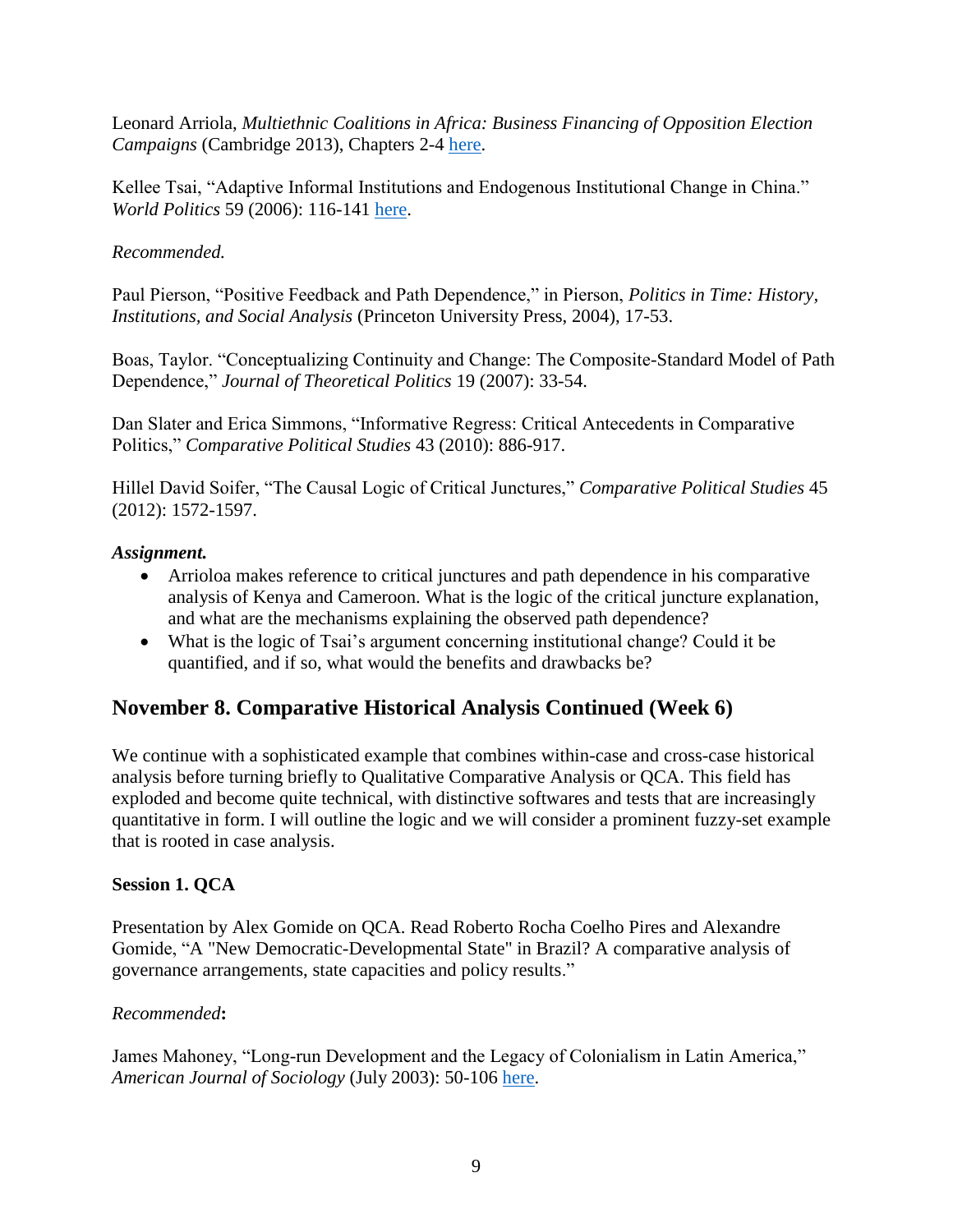Carsten Q. Schneider and Claudius Wagemann. *Set-Theoretic Methods for the Social Sciences: A Guide to Qualitative Comparative Analysis*. (Cambridge University Press 2012) and Schneider's syllabus to his advanced course for a sense of the field [here.](https://ecpr.eu/Events/PanelDetails.aspx?PanelID=7413&EventID=120) For a critical symposium on the topic—and Collier's objections--see the symposium in the QMMR Newsletter [here.](https://www.maxwell.syr.edu/moynihan/cqrm/Qualitative_Methods_Newsletters/Table_of_Contents_12_1/)

## **Session 2: Large-N Qualitative Analysis**

Many phenomena of interest to political scientists involve relatively rare events: wars and civil wars, financial crises, famines, genocides, regime changes. As a result, there has been a new interest in whether both theories and extant quantitative tests might be interrogated through large-N qualitative designs and even those that interrogate *all* cases of the phenomenon in question. These sessions consider the logic of this approach, including "thin" case coding as a type of within-case causal inference and the use of distributions and anomalous cases to develop theory and refine testing.

Gary Goertz, *Multimethod Research, Causal Mechanism and Case Studies: An Integrated Approach* (Princeton University Press, 2017), Ch. 6.

## AND

For those interested in comparative politics Stephan Haggard and Robert Kaufman, *Dictators and Democrats: Masses, Elites and Regime Change* (Princeton University Press, 2016), chapters 1-3. [here.](https://www.jstor.org/stable/j.ctt1q1xs6z) Scan the dataset at [here.](http://assets.press.princeton.edu/releases/m10879.pdf)

## OR

For those interested in IR, Todd Sechser and Matthew Fuhrmann, *Nuclear Weapons and Coercive Diplomacy* (Cambridge University Press, 2017) [here.](https://www.cambridge.org/core/books/nuclear-weapons-and-coercive-diplomacy/479C1445D90F1225D9D60B3C7C075B3E) Skim 1 and 2, read Part III (Roadmap and Chapters 5 and 6).

## *Recommended*.

Gary Goertz and Stephan Haggard, "Generalization, case studies, and within-case causal inference: Large-N Qualitative Analysis (LNQA)," forthcoming, *Oxford Handbook of the Philosophy of Political Science*.

For other IR examples, in addition to Bas and Coe (game theory week) see Jack Snyder J and E. D. Borghard. "The cost of empty threats: a penny, not a pound." *American Political Science Review* 105, 3 (2011): 437–456 [here.](https://www.cambridge.org/core/journals/american-political-science-review/article/cost-of-empty-threats-a-penny-not-a-pound/2E18EEFDB257556D4350AAFEE4EA3961) Allison Carnegie and Austin Carson, "The Spotlight's Harsh Glare: Rethinking Publicity and International Order," *international Organization* 72 (Summer 2018).

# *Module III. Methods of Qualitative Analysis: The Variety of Data*

# **November 15. Documentary and Interview Sources (Week 8)**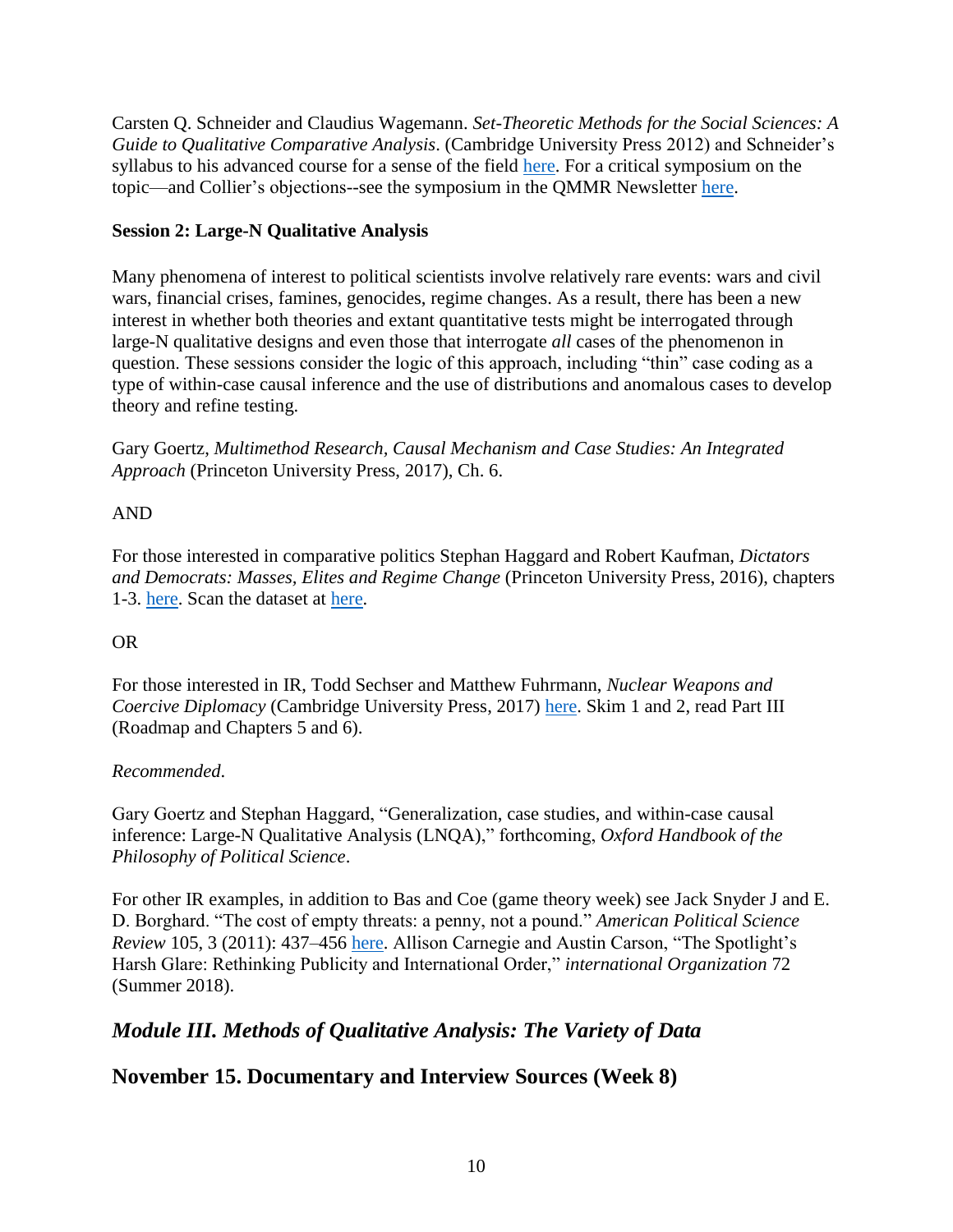In this module, we take a different approach to the problem of qualitative designs: a consideration of what the source material is from which qualitative accounts are constructed. As we have already seen from examples such as Stasavage, "qualitative" accounts can be anchored by quantitative data, particularly time trends on parameters of interest. But we often want to explain discrete events and thus actions, which can require chronologies that can be very tight (think of actions surrounding a crisis or a change in political regime). Depending on the nature of the theory being tested, we sometimes want to know the preferences, beliefs, intentions and other mental states of the actors. We consider the issues surrounding use of both primary and secondary documents and interviews of various sorts in getting at these issues.

## **Session 1. Using Primary and Secondary Documents**

Cameron Thies, "A Pragmatic Guide to Qualitative Historical Analysis in the Study of International Relations." *International Studies Perspectives* 3 (2002): 351–372 [here.](https://onlinelibrary.wiley.com/doi/epdf/10.1111/1528-3577.t01-1-00099)

Keren Yarhi-Milo, *Knowing the Adversary: Leaders, Intelligence and Assessment of Intentions in International Relations* (Princeton 2014), Ch. 1 (14-35) and Chs. 8-10 [here.](http://www.jstor.org/stable/j.ctt5vjvf7)

### *Recommended.*

Marc Trachtenberg, *The Craft of International History: A Guide to Method*. (Princeton University Press, 2006), Ch. 5.

Andrew Moravcsik, "Did Power Politics Cause European Integration? Realist Theory Meets Qualitative Methods," *Security Studies* 22:4 (2014), 773-790 and Sebastian Rosato, "Theory and Evidence in *Europe United:* A Response to my Critics," *Security Studies* 22:4 (2014), pp. 802- 820. An exchange in which Moravcsik argues Rosato's realist model of European integration is fundamentally flawed because of selective use of primary and secondary evidence.

### **Session 2. The Variety of Interview Data**

Diana Kapiszewski, Lauren M. Maclean and Benjamin Read, *Field Research in Political Science* (Cambridge University Press, 2015), Ch. 6 (Ch. 7 is on ethnography if interested). On TED

Oisin Tansey, "Process Tracing and Elite Interviewing: A Case for Non-Probability Sampling," *PS: Political Science and Politics* 40, 4 (2007) [here.](http://observatory-elites.org/wp-content/uploads/2012/06/tansey.pdf)

### *Recommended.*

Steiner Kvale and Svend Brinkmann, *Interviews: Learning the Craft of Qualitative Research Interviewing* (Sage, 2009)

Colin Robson, *Real World Research* 3rd edition (Wiley, 2011).

Assignment. Under what theoretical circumstances would primary or interview data not only be desirable but necessary to make causal claims? If appropriate, draw on Yarhi-Milo.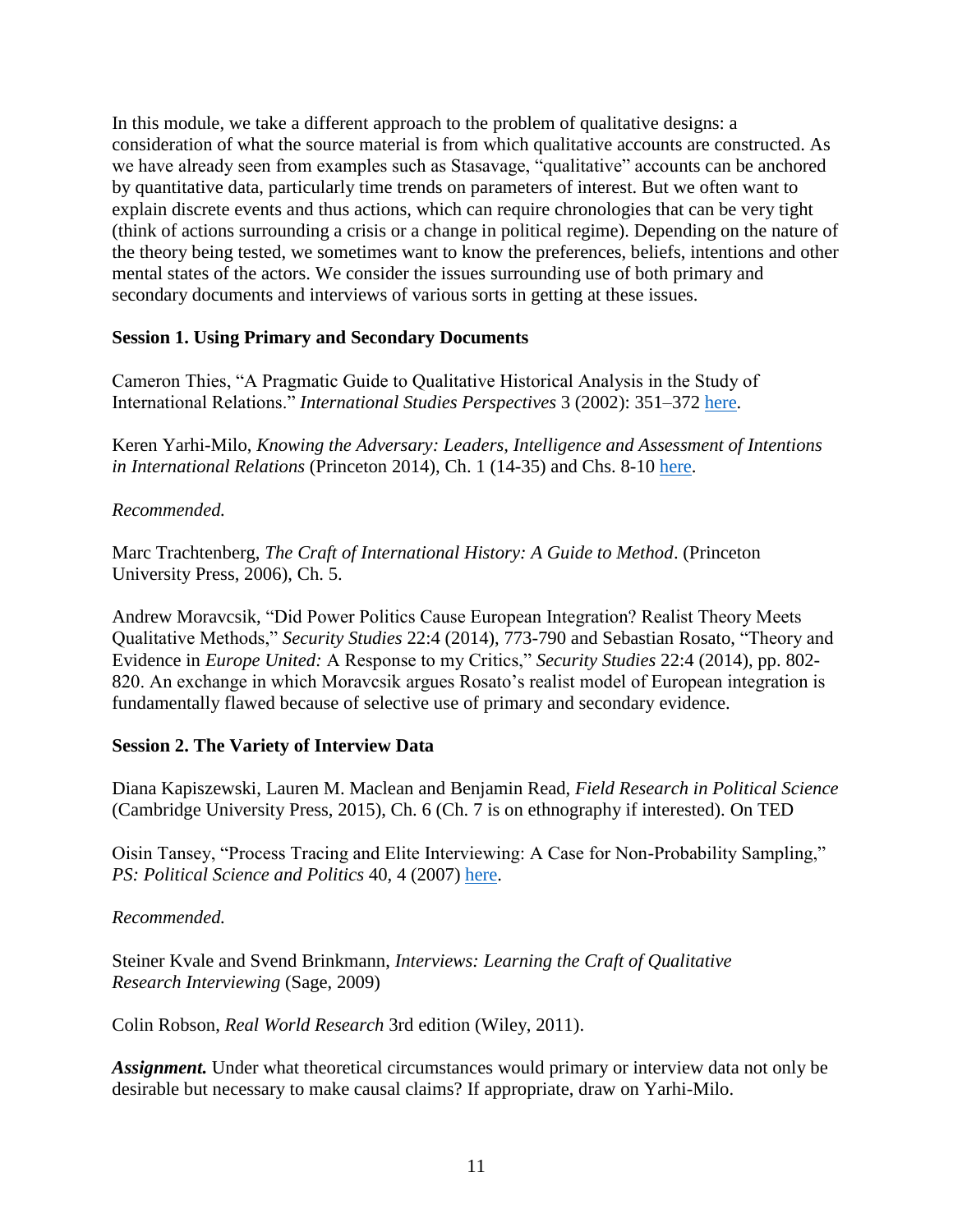# **November 22. Qualitative Work in Support of Field Experiments and Ethnographic Approaches (Week 9)**

Ethnography is not the preserve of interpretivists alone; it can also be used to support experimental field designs and other research methods. We start with new work combining field experiments with qualitative research (particularly open-ended interviewing) before turning to some interpretivist examples. One central area in which interpretivism has had a powerful influence is in the study of contentious politics, where mobilization depends in part on the *framing* of the particular injustice. How do we study these frames? Katherine Kramer's study of Wisconsin goes a step farther, identifying a "rural consciousness" that shapes virtually all aspects of politics.

### **Session 1. Qualitative Support for Experimental Designs**

Elizabeth Levy Palluck, "The Promising Integration of Qualitative and Quantitative Methods," *Annals of the American Academy* 628 (2010), 59-71 [here.](https://www.jstor.org/stable/40607512?seq=1#page_scan_tab_contents)

### *Recommended.*

Elizabeth Wood, "Field Research" in Carles Boix and Susan Stokes, eds. *The Oxford Handbook of Comparative Politics* (2009) [here](https://www.jstor.org/stable/40607512?seq=1#page_scan_tab_contents) for examples of fieldwork that are immersive.

Dean Karlan and Jacob Appel, *Failing in the Field: What We Can Learn When Field Research Goes Wrong* (Princeton: 2016).

James Copestake, Marlies Morsink and Fiona Remnant, *Attributing Development Impact: The Qualitative Impact Protocol Case Book*. Practical Action Publishing 2019,

### **Session 2. Ethnography 1: Social Frames and Contentious Politics**

Sidney Tarrow, *Power in Movement: Social Movements and Contentious Politics* (Cambridge 2011, 3rd edition), Ch. 7. On Canvas.

Armstrong, Elizabeth A., and Suzanna M. Crage, "Movements and Memory: The Making of the Stonewall Myth," *American Sociological Review* 71:5 (October 2006), pp. 724-751 [here.](http://journals.sagepub.com/doi/pdf/10.1177/000312240607100502)

Start Katherine Kramer, *The Politics of Resentment: Rural Consciousness in Wisconsin and the Rise of Scott Walker* (Chicago 2016); we will discuss next week.

### *Recommended*

Sidney Tarrow, *The Language of Contention: Revolutions in Words 1688-2012* (Cambridge 2013).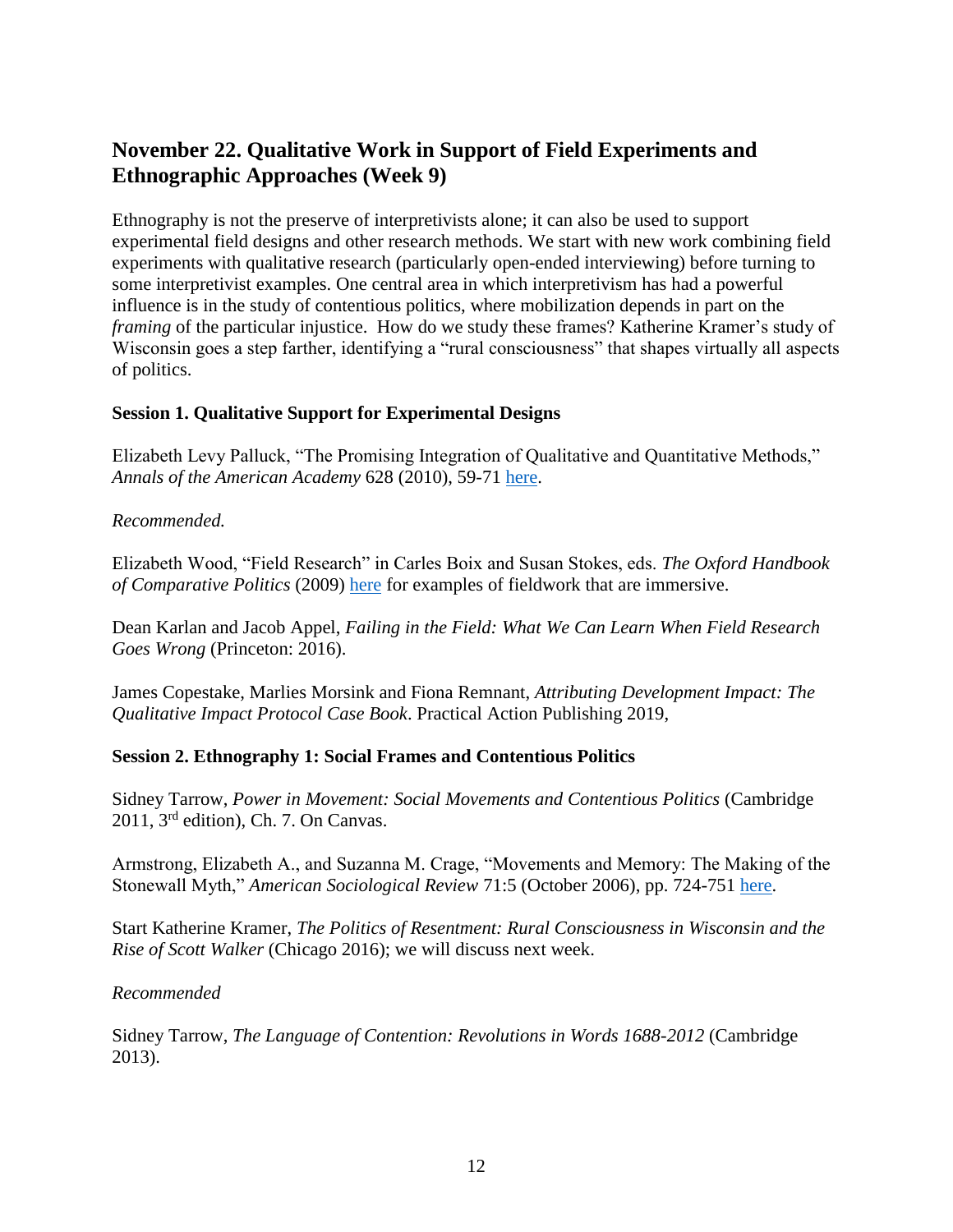Kevin O'Brien and Lianjiang Li, *Rightful Resistance in Rural China* (Cambridge University Press, 2006).

### **Assignment.**

- Why is Palluck's proposal qualitative? What is the qualitative component exactly and what does it do that the experimental design can't? Pay particular attention to her description of her own field experiment.
- Tarrow is making a theoretical point about the importance of frames, but it would appear to virtually require a qualitative, interprevitist method. Or?

## **November 29. Thanksgiving: no class.**

## **December 6. "Deep" Ethnography and Ethical Issues (Week 10).**

## **Session 1. Ethnography 2: Interpretivist Focus Group Immersion**

Katherine Kramer, *The Politics of Resentment: Rural Consciousness in Wisconsin and the Rise of Scott Walker* (Chicago 2016), read at the entire book.

### *Recommended.*

Lisa Wedeen, "Reflections on Ethnographic Work in Political Science," *Annual Review of Political Science* 13 (2010): 255-272.

Symposium: Ethnography and Participant Observation: Political Science Research in this "Late Methodological Moment" *Political Science and Politics* 50, 1 (2017) [here.](https://www.cambridge.org/core/journals/ps-political-science-and-politics/issue/7380CC0431CFB0AF79B9D687A8A77C85?sort=canonical.position%3Aasc&pageNum=2&searchWithinIds=7380CC0431CFB0AF79B9D687A8A77C85&productType=JOURNAL_ARTICLE&template=cambridg) Very useful collection with contributions touching on all subfields.

# *Module IV. Professional and Ethical Issues*

### **December 6 (2). Professional and Ethical Issues**

Here we do not address the broader question of human subjects but of the transparency of qualitative data. Is it possible to have standards that are common to quantitative and qualitative information, and if not, why not? The question is roiling the discipline.

Arthur Lupia and Colin Elman, "Openness in Political Science: Data Access and Research Transparency," *PS: Political Science and Politics* (January 2014), pp. 19-42 (including Appendices A and B) [here.](https://www.cambridge.org/core/journals/ps-political-science-and-politics/article/openness-in-political-science-data-access-and-research-transparency/0B189FC1097A4D062E57F805E8F07BD0)

Isaac, Jeffrey C. "From the Editor: For a More Public Political Science," *Perspectives in Politics*, 13:2 (2015): 269- 283 [here.](https://www.cambridge.org/core/services/aop-cambridge-core/content/view/S1537592715000031)

Moravcsik, Andrew. "Qualitative Transparency: Pluralistic, Humanistic and Policy-Relevant," *Newsletter of the APSA International History and Politics Section* (Winter 2016), pp. 17-23 [here.](http://www.princeton.edu/~amoravcs/library/international-history-and-politics-newsletter-no-2%20edited.pdf)